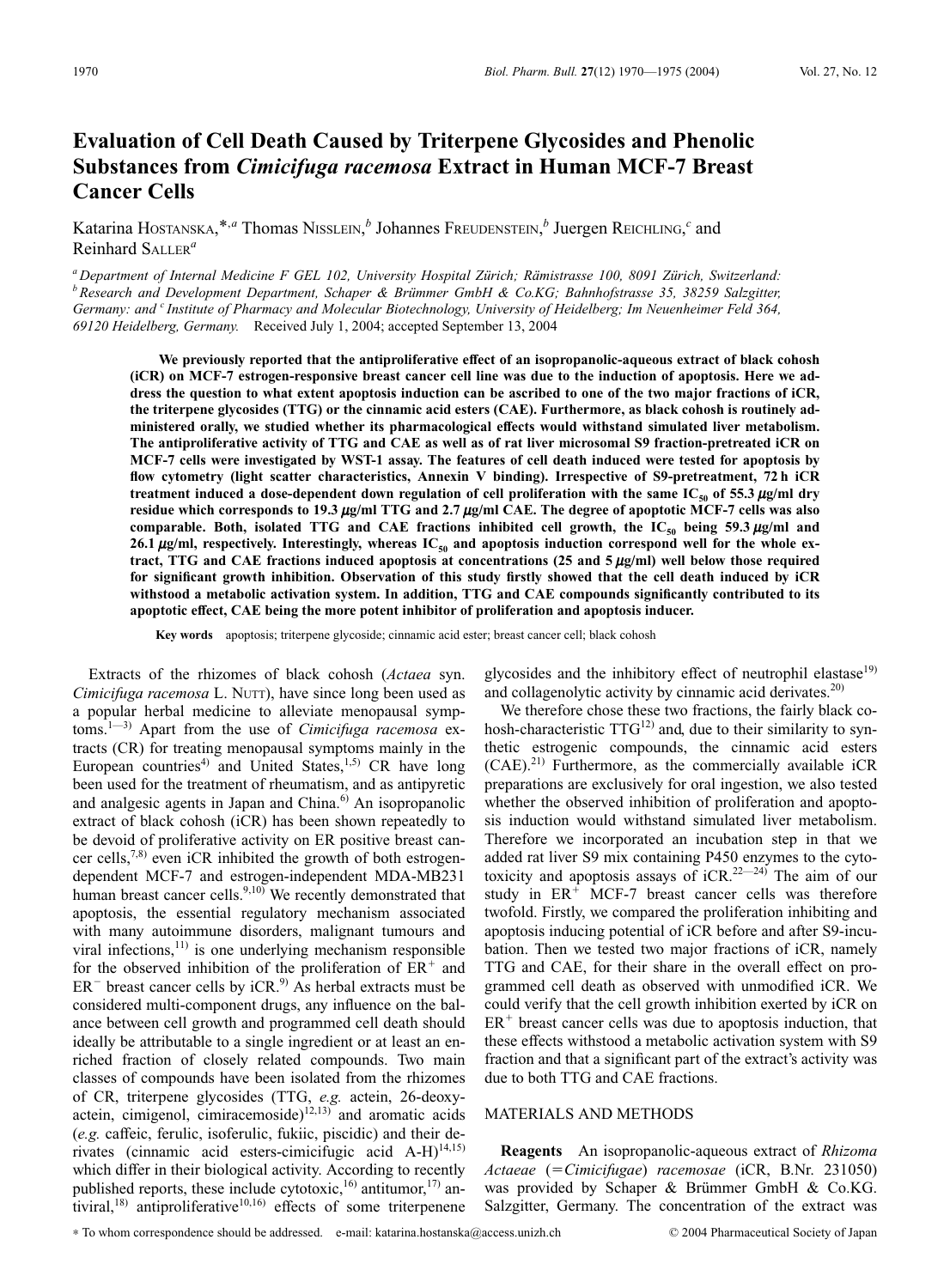77.4 mg/ml in relation to the dry residue. The concentration of the total triterpene glycosides in iCR, calculated as standard triterpene glycoside 26-deoxyactein  $(C_{37}H_{56}O_{10};$  MW: 660.8), amounted to 27 mg/ml. Concentration of CAE was measured according to the calibration of isoferulic acid. In addition to the free acids caffeic, ferulic, and isoferulic acids, fukiic acid esters as well as piscidic acid esters were easily detectable. Of these, fukinolic acid showed the highest concentration (max. 0.3%) in iCR. Cimicifugic acids A (max. 0.15%), B (max. 0.25%), E, and F were also frequently found in varying amounts. Based on the above method and composition, the total concentration of CAE was 3.7 mg/ml. The alcohol concentration was 40% (v/v). The characteristic pattern of iCR-compound classes, mainly TTG and their degradation products, was determined by TLC before and after incubation with S9 (Fig. 1). TTG and CAE fractions were obtained from the iCR-batch (B.Nr. 231050) by freeze-drying. The lyophilisate was then separated in methanol on a Sephadex LH20 column  $(3\times42 \text{ cm})$  thus yielding the two fractions. The compound groups CAE and TTG were resuspended in ethyl acohol 60% (v/v).

Tamoxifen citrate (TAM) and cyclophosphamide (CPA) from (Sigma, Buchs, Switzerland) were used as controls in proliferation assays. The final concentration of ethanol and isopropanol in culture medium during treatment did not exceed  $0.5\%$  (v/v). This concentration did not affect the apoptosis or proliferation of the investigated cells. Cell proliferation reagent WST-1 was purchased from Roche Diagnostica (Rotkreuz, Switzerland). Aroclor 1254 induced S9 rat liver homogenate with 36.2 mg/ml protein concentration was from ICN Biomedicals (Eschwege, Germany).

**Cell Lines and Culture Conditions** ER<sup>+</sup> breast-adenocarcinoma cell line MCF-7, from ATCC (Rockville, MD), was cultured in Dulbecco's Modified Eagle's medium (DMEM) with 10% FBS and 2 mM L-glutamine, 1% penicillin/streptomycine (PenStrep) under a fully humidified atmosphere, 5%  $CO<sub>2</sub>$  at 37 °C. The cytotoxicity and apoptosis assays were performed in DMEM medium without phenol red, containing, 5% charcoal stripped FCS (CCS, Sigma) and 0.2% PenStrep (test medium). In all experiments untreated and vehicle treated cells were included as controls. The studies were carried out using cells from passages 3—7, and preincubated 24 h in test medium to remove exogenous estrogens. Cell viability, as determined by trypan blue exclusion, exceeded 91%. For proliferation and apoptosis assays, seeded cells (3000 and 20000/well) were exposed for 72 h to different concentrations of iCR, TTG or CAE. The influence of metabolic activation on the cytotoxicity of iCR on MCF-7 cells was studied in simultaneous experiments performed with S9-pretreated iCR. For this purpose, iCR and S9 homogenate (30%) were mixed 1:1, preincubated for 1 h at 37 °C and inactivated subsequently for 5 min at 80 °C. CPA (50  $\mu$ g/ml) a pro-drug with slow metabolism and low cytotoxicity in MCF-7 cells was used as positive control.<sup>25)</sup>

**Cell Growth Assays** Crystal Violet (CV) Staining: CV staining is a colorimetric determination of cell numbers. Cells at a density of 3000/well, that had been treated for 72 h, were centrifuged and supernatant was removed. Cells were stained with 0.5% CV (in 20% methanol) for 10 min at room temperature. After extensive washing with tap water, plates were blotted dry. Cell-bound dye was dissolved in citrate-



Fig. 1. Thinlayer Chromatography Investigations of iCR

TLC chromatograms of iCR (231050) before (lane 2) and after S9-mix pretreatment (lane 4) are presented. BSA concentration in control sample (lane 3) was normalized to the protein content in S9-mix preparation. As reference standard for CR extract triterpene glycoside 26-deoxyactein (lane 1) was used.

buffered ethanol (0.05 <sup>M</sup> in 50% ethanol) and scanned at 540 nm in an ELISA reader.

WST-1 Assay: In order to determine the effect of individual compounds on cell growth, treated cells at a density of 3000 cells/well were incubated in microtiter plates for 68 h followed by 4 h with a tetrazolium salt WST-1  $(4-[3-(4-1)]$ iodophenyl)-2-(4-nitrophenyl)-2*H*-5-tetrazolio]-1,3-benzene disulfonate). The cleavage of WST-1 to formazan by metabolically active cells was quantified by scanning the plates at 450 nm and 650 nm reference wavelenght in a microtiter plate reader.<sup>26)</sup> Test medium was used as background control. Three independent set of experiments performed in triplicate were evaluated. Controls with the solvents ethanol and isopropanol  $(0.5\% \text{ v/v})$  were tested in parallel. The growth inhibition rate was calculated as percentage of parallel untreated controls. TAM (50  $\mu$ M) was used as positive control. The IC<sub>50</sub> values were evaluated from the dose–response curves of each experiment using Microsoft-Excel computer software. The direct reductive potential of the test substances was tested concomitantly in a cell free system.

**Apoptotic Death Assay** In addition to the very sensitive Annexin V adherence assay, $27$  cell size and granularity scatter characteristics were also investigated by flow cytometric (FCM) analysis. Apoptosis was detected in cells  $(2\times10^4)$ after 72 h treatment by staining with Annexin V-FITC (Roche Diagnostics) as previously described.<sup>28)</sup> Plasma membrane permeability was estimated by propidium iodide (PI). All experiments were performed using FACScalibur flow cytometer (BD Biosciences, San Jose, CA, U.S.A.). 5000 events per sample were collected and analyzed with the CellQuest program. Histograms of treated cells were compared to untreated controls. Vehicle treated cells (0.5% v/v ethanol, isopropanol) were always included and were not found to affect apoptosis.

**Statistical Analysis** All treatment experiments were repeated at least three times to generate statistically relevant data. Student's two-tailed test was employed to assess the statistical significance of differences between the respective means.  $IC_{50}$  values were obtained by linear or exponential regression analysis of data using the Microsoft Excel software. Probability values equal to or less than 0.05 were considered significant. The comparison of histograms was evaluated sta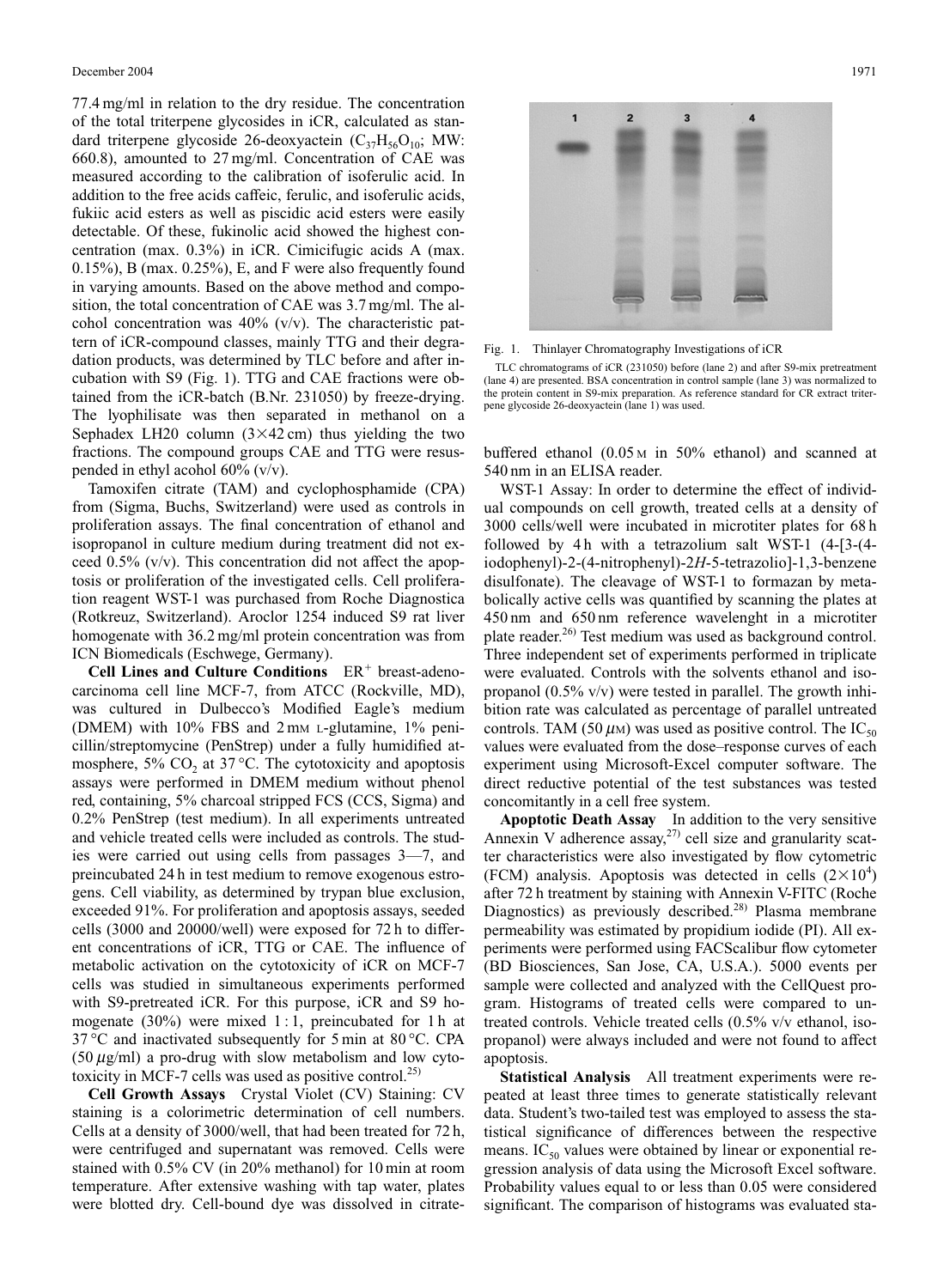tistically using the Kolmogorov–Smirnov (K–S) two samples test for overlaid histograms.

### RESULTS

**Influence of a S9 Rat Hepatic Microsomal Fraction on Cytotoxicity Exerted by iCR** Because of a reported interference of natural substances with another tetrazolium salt  $MTT<sub>1</sub><sup>(29)</sup>$  we first measured the direct reductive potential of all substances tested in a cell-free system. None of them showed interaction with WST-1 reagent in the concentration range used and differed from the background control significantly. The  $A_{(450-650)}$  nm values of substances were between 0.106— 0.118 compared to the 0.107 value of the test medium. Further, S9 hepatic microsomal fraction was used to discern the mediating influence of metabolic bioactivation on iCR cytotoxicity. Bioactivation is an important aspect when evaluating cytotoxicity, as some test agents are biotransformed by hepatic enzymes to intermediates exerting toxicities different from the parent compounds. As most cell lines eventually lose their P450 enzymatic activity when maintained in culture, we used a common and accepted protocol<sup>22)</sup> *i.e.* by adding a post mitochondrial S9 fraction from the liver of rats treated with Aroclor 1254, an inducer of mixed-function oxidase activity to the test system. The toxicity and apoptosisinducing activity was neither potentiated nor reduced in the presence of the S9 fraction after 72 h continuous exposure of MCF-7 cells to iCR at concentrations between 1.55 and 154.8  $\mu$ g/ml (Table 1). The concentration required to inhibit cell growth of MCF-7 to 50% obtained by regression analysis of dose-response curves was the same for iCR and S9 mix-pretreated iCR namely 55.3  $\mu$ g/ml, which corresponded to 19.3  $\mu$ g/ml and 2.7  $\mu$ g/ml CAE. The cytotoxicity of CPA  $(50 \,\mu g/ml)$  as positive control in the presence of S9 mix was elevated 3.2-fold compared to its effect without S9. The percentage of apoptotic cells expressed as annexin V positive cells quantified by flow cytometry was very similar (about 50%) for iCR (77.4  $\mu$ g/ml) with or without S9 pretreatment and about 37% of cells took up PI (Fig. 3). As shown in Fig. 1 no relevant changes in the pattern of TTG/CAE and their degradation products were found in TLC of both extracts. Bovine serum albumin (BSA) concentration in control sample was normalized to the protein content in S9-mix preparation.

**Growth Inhibitory Effect of TTG and CAE Fractions on MCF-7 Cells** Cell proliferation was measured indirectly by the cleavage of WST-1 to formazan by cellular enzymes of metabolically active cells after 72 h exposure of MCF-7 cells to TTG  $(10-100 \,\mu\text{g/ml})$  and CAE  $(5-$ 50  $\mu$ g/ml). During this exposure period the viability of cells was also inspected with microscope. As positive control TAM (50  $\mu$ M) inhibited the growth of MCF-7 cells up to 79%. The inhibition of cell proliferation by TTG fraction was strongly dose dependent and correlated well with microscopical assessment of cell viability. The  $IC_{50}$  concentration of TTG was  $59.3 \pm 2.1 \mu g/ml$ . In comparison to typical adherent untreated MCF-7 cells, treatment with CAE in concentrations above  $5 \mu g/ml$  led to shrinkage and detachement of most of the cells from the bottom of the wells. In contrast, no cytotoxicity of CAE could be determined using WST-1 in spite of lack of interference between CAE and WST-1 agent

Table 1. Cytotoxicity to MCF-7 Cells of a 72 h Exposure to iCR as Mediated by an S9 Hepatic Microsomal Fraction

|                  |          | Survival, % of control growth |                  |
|------------------|----------|-------------------------------|------------------|
| Test agent       |          | Without S9                    | With S9          |
| $CPA (\mu g/ml)$ |          |                               |                  |
| 50               |          | $81.6 \pm 2.5$                | $40.7 + 7.4^{a}$ |
| iCR (231050)     |          |                               |                  |
| $(\mu$ g/ml)     | Dilution |                               |                  |
| 15               | 1/10000  | $101.4 \pm 2.1$               | $99.8 \pm 3.4$   |
| 15.5             | 1/5000   | $95.3 \pm 8.2$                | $91.2 \pm 12.4$  |
| 31.0             | 1/2500   | $75.9 \pm 10.3$               | $78.9 \pm 5.7$   |
| 77.4             | 1/1000   | $4.3 \pm 1.2$                 | $2.9 \pm 1.8$    |
| 154.8            | 1/500    | $0.4 \pm 0.6$                 | $0.0 \pm 0.8$    |

*a*)  $p<0.01$ ; no significant differences in toxicity were estimated between iCR with and without S9-pretreatment, as determined with WST-1 assay. Means $\pm$ S.D. from three independent experiments are shown. Survival of vehicle (0.5% isopropanol) treated cells was  $101.2 \pm 0.9\%$ .



Fig. 2. Decrease of MCF-7 Human Breast Cancer Cells Growth by iCR, TTG and CAE

Cells were treated for 72 h with different concentrations of iCR (A), TTG (B) and CAE (C) determined by WST-1 reduction and CV stain. Measurements were done in triplicate in three different cultures. Means $\pm$  S.D. are shown (\* *p*<0.05; \*\* *p*<0.01).

in the cell-free system. Therefore, we used CV staining as a second assay for assessment of cell number. CAE dose-dependently reduced the cell number and its  $IC_{50}$  value was calculated to be  $26.1 \pm 1.3 \,\mu g/ml$ . To compare this value with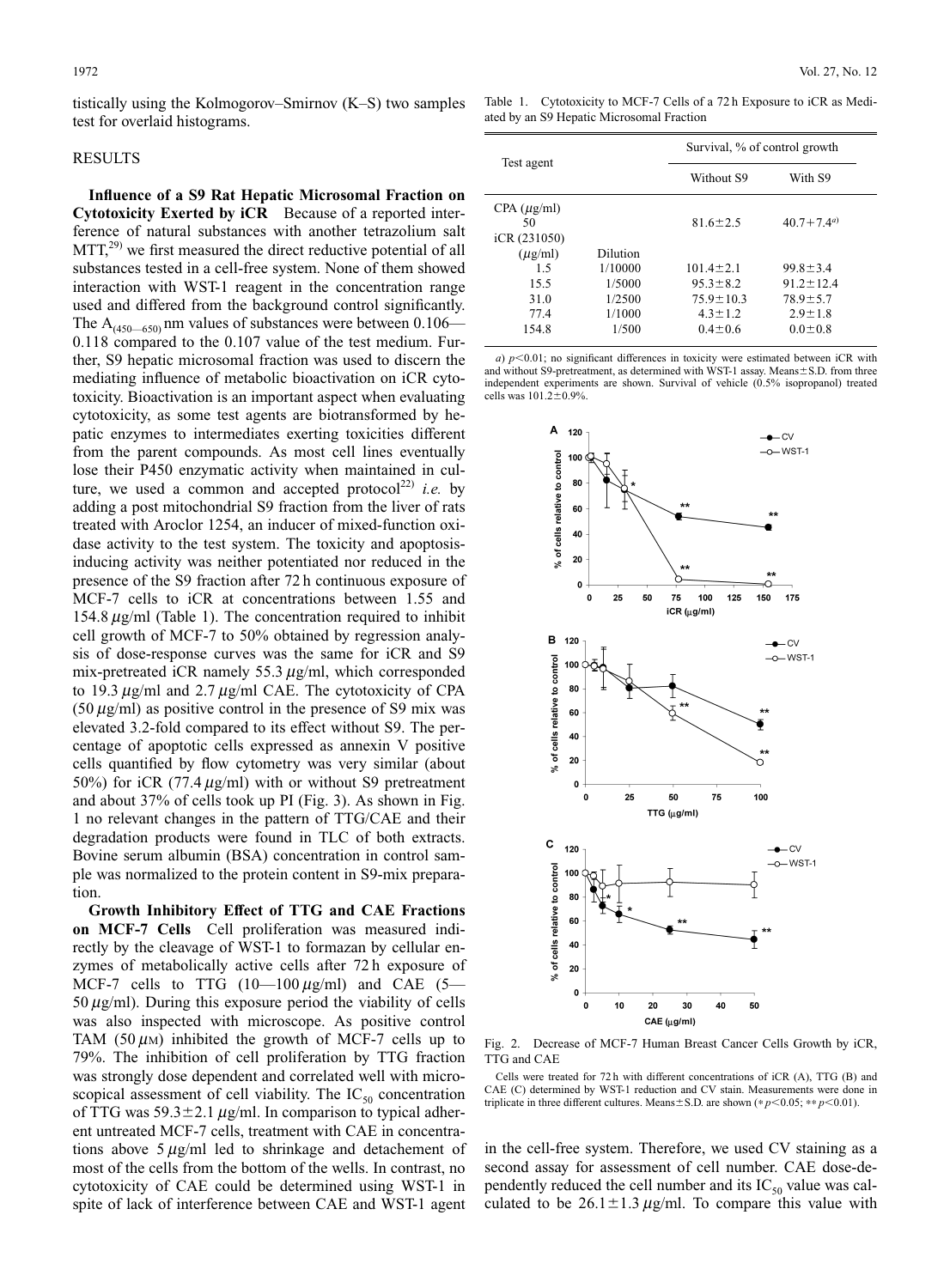the  $IC_{50}$  values determined with WST-1 assay, we also investigated the viability of MCF-7 cells exposed to iCR and TTG by CV stain. As shown in Fig. 2, the WST-1 assay was a more sensitive method than CV staining by iCR and TTG.

**Flow Cytometric Analysis of the Type of Cell Death In**duced by TTG and CAE In a previous study we showed that  $iCR$  induced apoptosis $9$  in MCF-7 cells. To characterize the cell death induced by the iCR fractions TTG and CAE in MCF-7 cells, we used annexin V adherence to phosphatidylserine (PS) exposed on the outer leaflet of the cell membrane and PI uptake. Simultaneously, analysis of cell morphology based on light scattering characteristics, cell size according to forward (FSC) and granularity to side scatter (SSC) were investigated. We exposed cells to TTG at concentrations below and close to its IC<sub>50</sub> (25, 50  $\mu$ g/ml) and CAE fraction at three  $(5, 10, 25 \mu g/ml)$  concentrations. The two-parameter histograms in the left column of Fig. 3 show scattering properties of treated MCF-7 cells typical for apoptosis, namely the reduction of cell size and no change or enhancement on SSC characteristics in comparison to untreated cells. Morphological changes were confirmed with adherence of FITC-conjugated annexin V to PS expressing cells. The percentage of early apoptotic cells, as shown by annexin V binding, was significantly increased after treatment with either  $25 \mu g/ml$  TTG or  $5 \mu g/ml$  CAE. Differences amounted to 3.2% *vs.* 68.5% for TTG-treated and 3.2% *vs.* 74.1% for CAE-treated cells (Fig. 3). Compared to untreated controls (25.4%), plasma membrane permeability of MCF-7 cells was not significantly increased after 72 h exposure to TTG in concentrations of 25 (30.7%) and 50 (33.4%)  $\mu$ g/ml. With increasing concentrations of CAE, the number of cells expressing PS did not increase. However, there was an increase in



Fig. 3. Flow Cytometric Analysis of Morphological Changes Accompanied with Increased PS Exposure

MCF-7 cells were exposed (72 h) to indicated concentrations of TTG, CAE and iCR without and with S9-pretreatment. Biparametric histograms in the left column represent the scattering properties of the cells, cell size (measured as forward scatter) *vs.* cell granularity (measured as side scatter). PS externalization was assessed by staining with annexin V-FITC and is indicated in each histogram. The corresponding percentage of permeable cells (PI) is expressed. The experiment was repeated twice with similar results.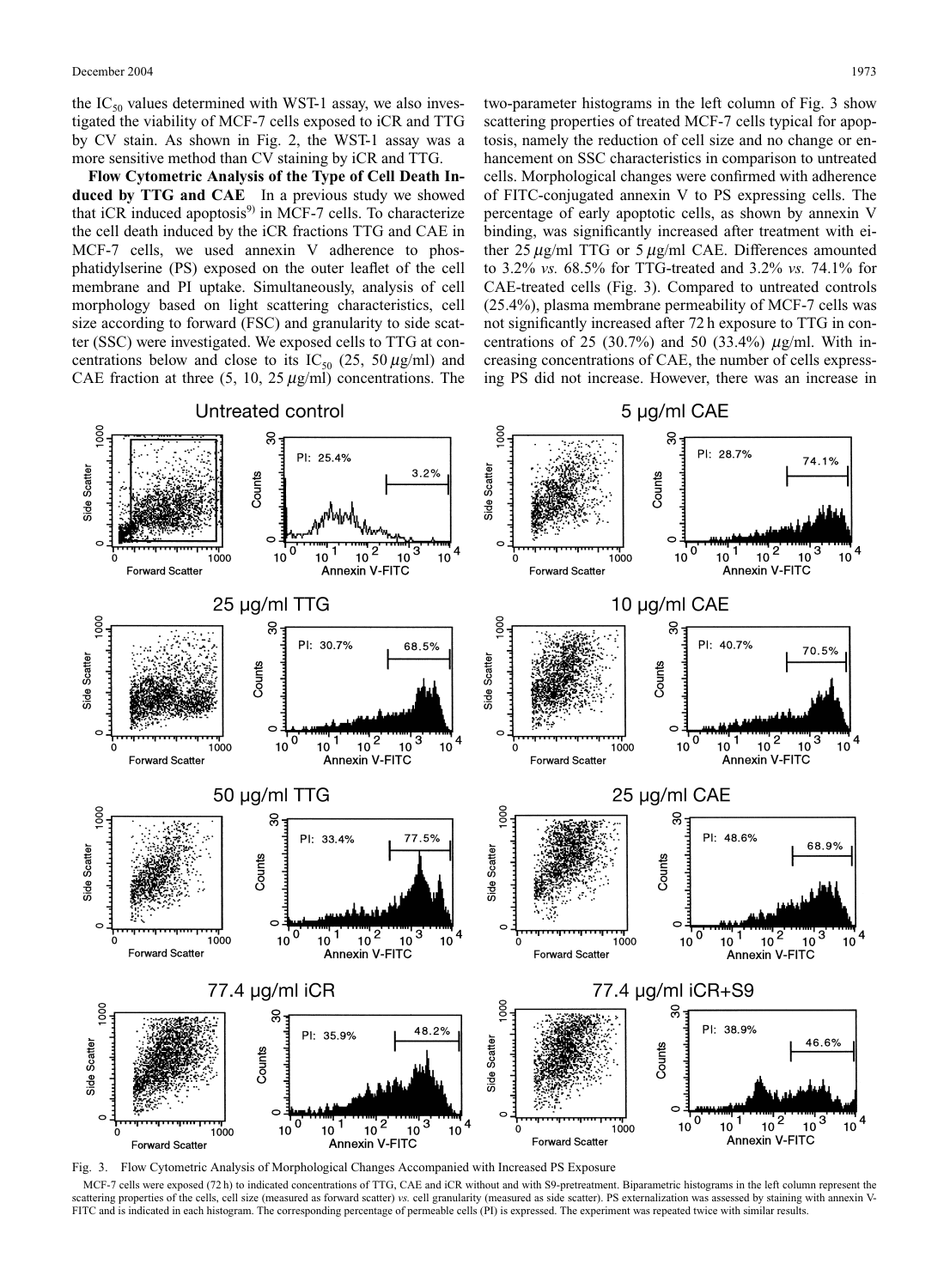the percentage of cells taking up PI namely 28.7, 40.7 and 48.6% at concentrations 5, 10 and  $25 \mu g/ml$ , respectively. The number of permeable cells compared to control (48.6% *vs.* 25.4%) almost doubled at a concentration of  $25 \mu g/ml$ CAE. These changes, as evidenced by PI uptake, are indicative of late-stage apoptosis or necrosis.

### DISCUSSION

Numerous reports have described the modulating action of phytochemicals on various enzyme systems including those associated with P450. Phytochemicals may affect the metabolism of substrates of  $P450^{30,31}$  including the activation/detoxification on their substrates. There are, however, very few data regarding the effect of metabolism on CR. Although the formation of quinoid metabolites *in vitro* was demonstrated, these were not detected in urine samples from women consuming a black cohosh extract.<sup>32)</sup> In that respect, it was important to evaluate the cytotoxicity of iCR based biomaterials after metabolism. We tested iCR in a test system, which has been employed as the xenobiotic activating system in *in vitro* cytotoxicity assays<sup>22)</sup> with Aroclor 1254 induced rat liver microsomes containing P450 enzymes. As shown in the Table 1 we observed no differences in inhibition of proliferation or induction of apoptosis (Fig. 3) either before or after incubation of iCR with rat S9 liver homogenate. These results were in accordance with the TLC fingerprints investigations of both extracts as shown in Fig. 1.

Discovery of active compounds from natural products with cytocidal (*e.g.* apoptosis-inducing) rather than cytotoxic ability is of great interest for cancer treatment. Of the two major classes of substances of iCR, the TTG and CAE have been in the focus of research due to structural similarities with the natural estrogens.<sup>33)</sup> We first investigated the ability of both iCR fractions to inhibit MCF-7 cancer cell proliferation using the WST-1 assay. Despite the fact that CAE did not interfere with WST-1 agents in a cell free system, there were discrepancies between morphological changes observed by microscopy and the viability results from the WST-1 assay. The latter gives an indication of the integrity of both mitochondrial and extramitochondrial NADH- and NADPH-dependent redox enzyme systems. Of course, that some compounds of CAE, *e.g.* caffeic acid, ferulic acids posses a free radical scavenging effect<sup>34,35)</sup> which could explain our WST-1 results by CAE. In comparison, CV stain which is based on the cell number, was less sensitive than the WST-1 assay which measures the dehydrogenase activity of viable cells. There was about 2-fold variation between the  $IC_{50}$  (WST-1) *vs.* CV) of iCR (55.3 *vs.* 92.7  $\mu$ g/ml) and TTG (55.9 *vs.* 100  $\mu$ g/ml) (Fig. 2). Based on comparative IC<sub>50</sub> values for 72 h exposure to iCR, TTG and CEA (taking into consideration the differences between WST-1 and CV assay), the MCF-7 cells were about 4 times more sensitive to CAE (13.0  $\mu$ g/ml) than to TTG (55.9  $\mu$ g/ml). Inhibition of ER<sup>+</sup> MCF-7 cell proliferation by TTG showed a linear dose-effect relationship probably utilizing a mechanism which does not require ER. However, by continuous 3-d exposure of MCF-7 cells to CAE fraction an exponential relationship was established (Fig. 2). This finding corresponds with studies of oth $ers^{10}$  as well as our previous results,<sup>9)</sup> where growth inhibi- $\text{tion}^{9,10}$  and apoptosis induction<sup>9)</sup> was demonstrated in breast

cancer cell lines by iCR. Recently, several studies reported on antitumor<sup>17)</sup> and antiproliferative activity<sup>16)</sup> of TTG *e.g.* actein in different cell lines, however only a few studies were conducted to the mechanisms of action $10$  and mode of cell death. To further substantiate the cell growth inhibitory effect of TTG and CAE, the apoptotic cells were stained by Annexin V adherence and plasma membrane permeability was estimated with PI. Both fractions of iCR, TTG  $(25 \,\mu\text{g/ml})$ and CAE  $(5 \mu g/ml)$  elevated the number of apoptotic cells significantly up to about 70%, compared to 25% in untreated cells. However, the effect of CAE was superior to that of TTG regarding the dose and stage of apoptosis as reflected by PI permeated cells. Flow cytometric analysis of morphological changes reflected in the cell size (FSC) and granularity (SSC) confirmed apoptotic morphology (Fig. 3). Increasing data suggest that cell cycle control, particularly at G1/S and G2/M transitions, is fundamentally important for the cell to ensure accurate cell division. Research with breast cancer MCF-7 cells has shown, that triterpene glycosides actein, 26 deoxyactein and cimiracemoside A induced cell arrest by suppressing progression through the G1 phase of the cell cycle and that there is induction of differential changes in the cell cycle regulatory proteins cyclin D1, cdk4 and  $p21^{\text{cip1}}$ .<sup>10)</sup> In this study we show that CAE as well as TTG alone can induce apoptosis, suggesting an additional explanation for their inhibitory properties on cell proliferation.

Apoptosis, the early stages of which can be detected with the very sensitive Annexin V binding method,<sup>27)</sup> preceedes inhibition of proliferation as measured by WST-1 or dye exclusion assays. Therefore our results showing apoptosis induction by TTG and CAE fractions at concentrations well below those required to detect significant inhibition of proliferation is not surprising. Different effect levels obtained with isolated classes of compounds or whole iCR either when comparing different substances or comparing proliferation to apoptosis are most probably a consequence of matrix effects, *i.e.* synergistic or inhibitory effects between ingredients.

Interestingly, the minimally invasive MCF-7 cells, that express wild-type  $p53$  and are caspase-3 deficient,<sup>36)</sup> are highly responsive to treatment with iCR fractions. In our previous study we showed that iCR-induced apoptosis is associated with the cleavage of cytokeratin 18 and is comparable with staurosporine a potent non-selective protein kinase inhibitor. $9$  In addition, iCR was as effective as the estrogen antagonist tamoxifen and even superior to isoflavonic genistein,<sup>9)</sup> a phytoestrogenic compound of soy and red clover extracts. The caspase-3 deficiency is responsible for the relative insensitivity of MCF-7 cancer cells to many chemotherapeutic agents. Many of the present chemopreventive and chemotherapeutics against breast cancer can have undesirable side effects. Therefore, there has been interest in the use of natural alternative substances to avoid these problems.

Our results show for the first time that the apoptosis-inducing properties of iCR can be attributed to its TTG and CAE fractions and are not restricted to *in vitro* cell culture environments, but may also persist after metabolic pharmacokinetic pathways. However, such *in vitro* studies provide basic information concerning the nature and/or cellular response to the test agent, additional research using *in vitro* and *in vivo* experiments is necessary to elucidate the role that mutual interactions between defined extract fractions contribute to its